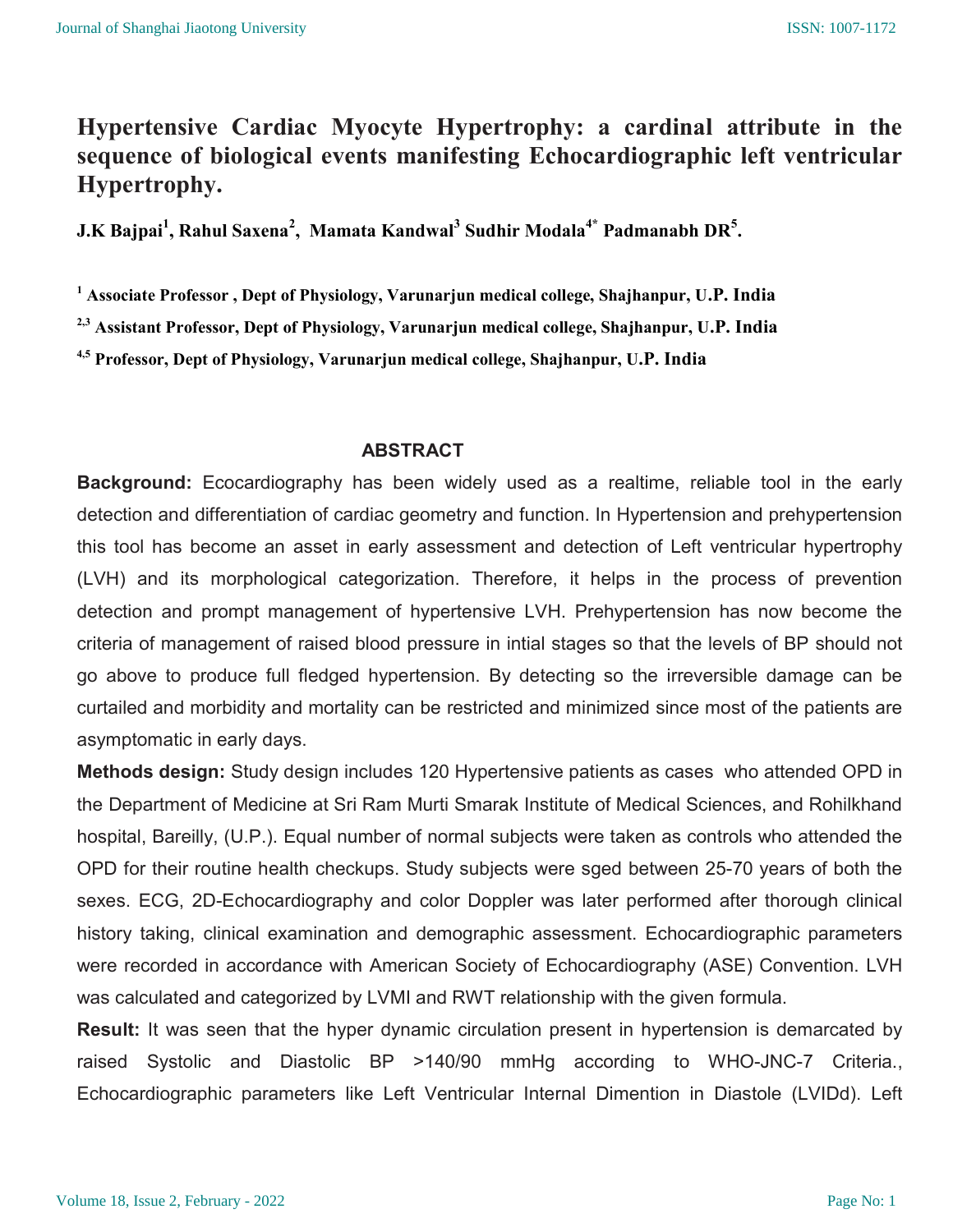Ventricular Internal Dimention in Systole (LVIDs). Interventricular Septal Thickness (IVST), Posterior wall Thickness (PWT), Left Ventricular mass (LVM) and Left Ventricular Mass Index (LVMI) were significantly deranges due to the hyper dynamic circulation and sympathetic overstimulation. Relative wall Thickness (RWT) and Left Ventricular Mass (LVM) were calculated by given formulae. LVMI has a great role in determining the Left ventricular hypertrophy (LVH) and its classification as Normal geometry, concentric hypertrophy, concentric remodeling and eccentric hypertrophy. End systolic stress (ESS), End isovolumetric stress (EISS) & total peripheral resistance (TPR) were also found to be increased in the present study. Systolic function parameters like Ejection fraction (EF%) & Fractional Fiber Shortening (FFS%) were also raised significantly in the present study.

Conclusion: Study indicated a prompt action to be undertaken for early detection of asymptomatic prehypertension in the initial stages which will help in reduction of the morbidity and mortality. Early echocardiographic assessment will benefit the patient to undertake necessary preventive steps for the management of the disease. Therefore it is advocated to include routine echocardiography after 40 years of age even in normotensives to rule out early myocardial remodeling.

### INTRODUCTION

It is widely known that high arterial blood pressure (BP) may lead to variety of organic derangements. Hypertension and prehypertension (as categorized in the JNC-7 criteria) has a significant systemic and cardiac impact and lead to the production of structural remodeling and functional failure. Cardiac geometry is severely hampered in raised blood pressure and in long duration will lead to left ventricular hypertrophy (LVH). Many cardiac parameters are their which may reflect the deteriorating condition of the heart in early stages of hypertension and can be detected early by 2d-echocardiography and colour Doppler. The hypertensive patients are initially asymptomatic, it is therefore said that hypertension and prehypertension both are the silent killers of the mankind. Despite of the cause of raised blood pressure it cannot be ignored and should be detected early so as to reduce the morbidity and mortality. The brunt of attack mainly falls on the left side of the heart due to raised pressures as compared to right side. Cardiac myocyte elongation is the hallmark of hypertensive LVH. The hypertrophy may or may not be limited to left ventricle but may progress to the other chambers of the heart too. LVH has several forms which are categorized as Normal geometry, Concentric remodeling, Concentric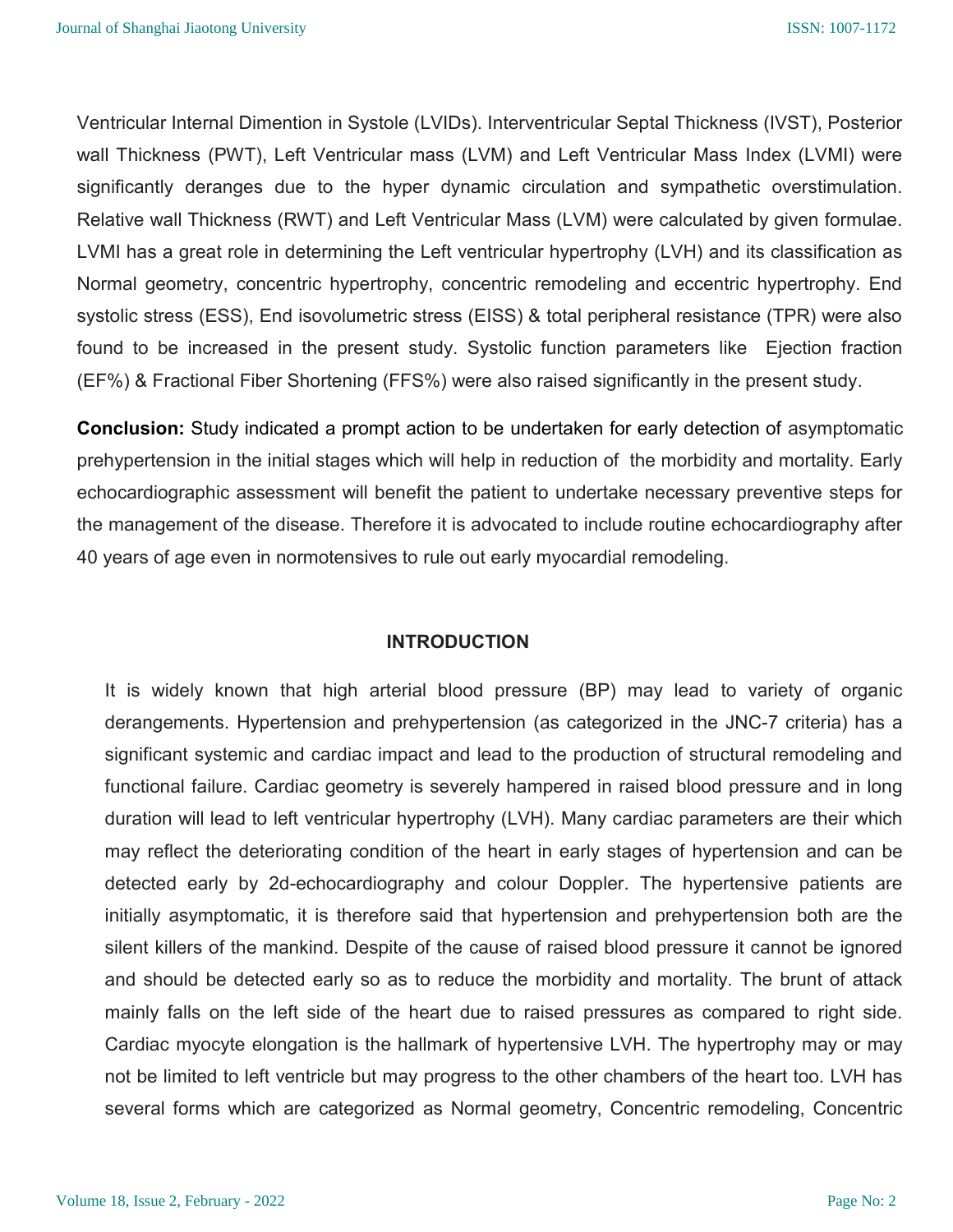hypertrophy and Eccentric hypertrophy. These categorizations are dependent on the dimensions of the cardiac wall parameters like RWT and LVMI (1). It is therefore validated that hypertension imposes remodeling changes in cardiac chambers for procuring LVH (2). LVM has a direct relationship with height, weight and body size (BMI) BSA (3,4) genetic configuration (5,6), sex  $(7.8)$ , age  $(6.9)$ , race  $(10.11)$ , and sedentary lifestyle  $(12)$  etc.

These structural changes may be attributed due to long standing hyperdynamic circulation. There are evidences that variety of hypertrophic changes also exist in long older age groups. The declining aortic compliance and LA enlargement is also seen in prehypertensive cases (9,13). Other metabolic diseases also impart detrimental effect on the cardiac structure and function like Obesity and metabolic syndrome (14), diabetes mellitus(15,16), menopause etc. Chronic stress has a strong correlation with LVH (17,18), high salt intake, increased blood viscosity (19), impaired GTT (20), hyperinsulinemia (21), smoking and alcohol (19) hypercholesterolemia (22), chronic sympathetic stimulation (23) also potentiates LV hypertrophy due to excess release of angiotensin-II (5). These changes are potentiating hypertrophy and hyperplasia of myocardial cell (24).

This comparative study design explores about the correlation and implications of raised hemodynamic circulation and sympathetic overstimulation in hypertensives and normal subjects by echocardiography.

#### MATERIAL AND METHODS

This study includes 120 hypertensive patients as cases, of both the sexes between 25-70 years of age, who attended cardiac OPD of Medicine Department at SRMS-IMS hospital and Rohilkhand hospital, Bareilly, (U.P). Same number of controls were taken as normal patients who attended the OPD for their routine health checkups.

Study subjects were informed about the study design and a formal consent was obtained to participate in the study. A detailed clinical history and clinical examination was performed to rule out other associated illnesses. Demographic parameters like age, sex, height, weight, was recorded and BSA, and BMI was calculated by the given formula. Later, ECG and echocardiography with colour Doppler was performed and the data was recorded in accordance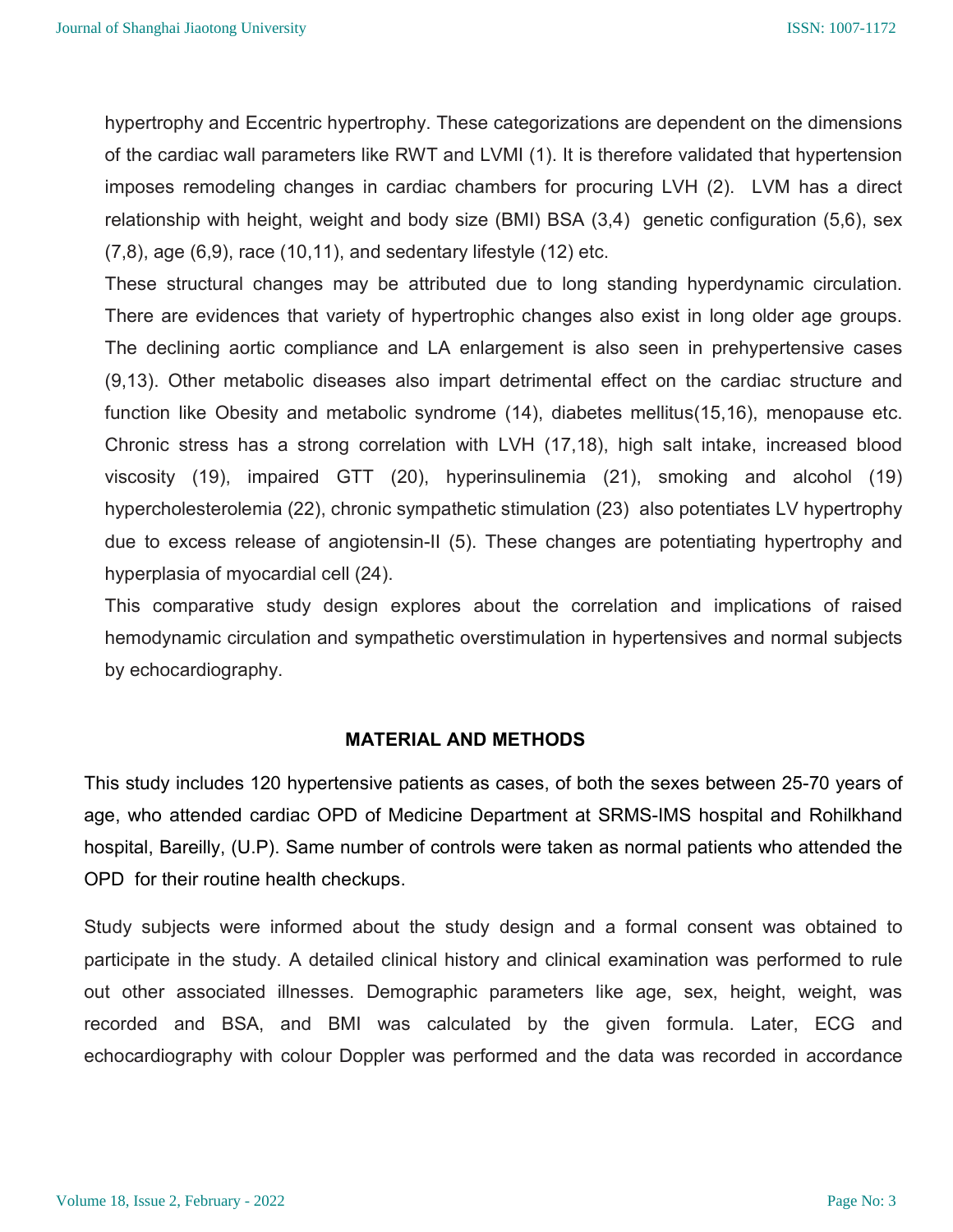with the American society of echocardiography (ASE) convention. Hypertension was classified in accordance with WHO-JNC-7 criteria of classifying blood pressure.

#### Inclusion criteria:

Male and females subjects between 25 to 70 years of age of both the sexes having blood pressure more than 140/90 mmHg were taken as cases others who had normal BP and attended the OPD for routine health checkup were considered as controls.

Exclusion criteria: Study subjects who belonged to any known medical diseases or on medications like Diabetes Mellitus, Hypertension, Hypo or Hyperthyroidism, Cardiac disorders, Obesity etc were excluded. Also those who have undergone any previous surgeries or cardiac surgery like CABG were excluded.

Case definition: WHO-JNC-7 criteria was applied to classify hypertension and the study subjects were not taking any antihypertensive medications (25).

Echocardiography: 2-D Eechocardiography and color Doppler machine (GE by PHILIPS) was deployed and parameters were recorded by the trained echo technician under the supervision of the cardiologist. Parasternal transthoracic views were sequentially taken to record LV parameters like LVIDd, LVIDs, IVST, RWT, PWT, LVM LVMI etc. Functional parameters like ESS, EISS, EF%, FFS% etc were recorded to assess the systolic and diastolic function of the LV. LVMI indexed to Ht and LVMI indexed to the allometric power 2.7 were calculated according to the ASE convension by the given formulas (27).

#### Statistical analysis:

Data analyses was performed with SPSS software version 11.0.1 (SPSS Inc., Chicago, IL). Mean ± SD was calculated and unpaired student's t-test was applied. P-value of ≤0.05 was considered as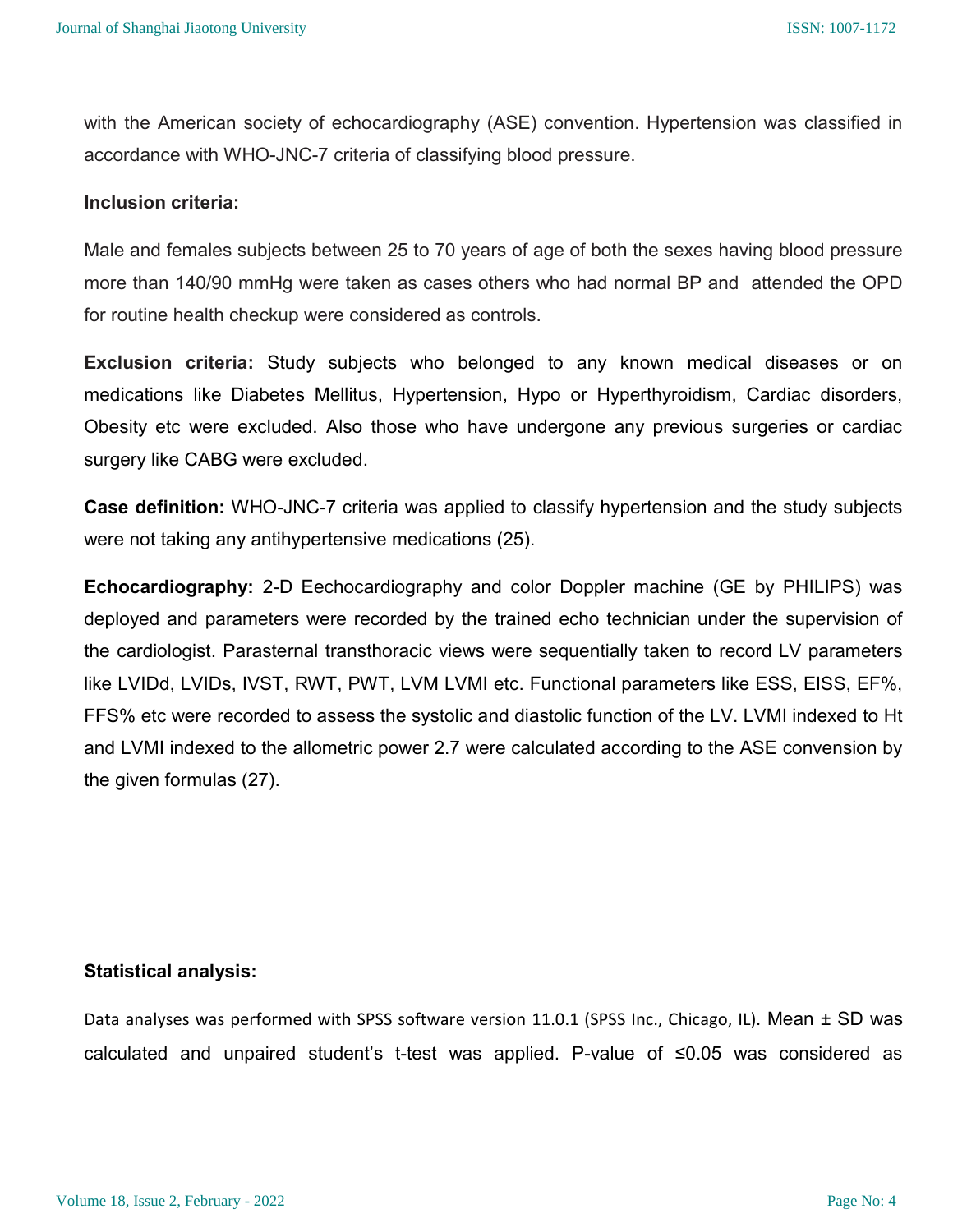statistically significant, a value of ≤0.01 as very significant and a value of ≤0.001 as highly significant.

## OBSERVATIONS AND RESULTS

## TABLE-1: GENERAL PHYSICAL PARAMETERS OF STUDY SUBJECTS.

| <b>PARAMETRS</b>          |                             | <b>FEMALES</b><br>$(n=60)$ |             |                             | <b>MALES</b><br>$(n=60)$ |           |
|---------------------------|-----------------------------|----------------------------|-------------|-----------------------------|--------------------------|-----------|
| <b>Variables</b>          | <b>CONTROLS</b><br>$(n=30)$ | <b>CASES</b><br>$(n=30)$   | p-<br>value | <b>CONTROLS</b><br>$(n=30)$ | <b>CASES</b><br>$(n=30)$ | <b>P-</b> |
| Age (yrs)                 | 48.40 ±10.65                | $49.83 \pm 7.31$           | 0.212       | 48.36 $\pm$<br>11.20        | $49.84 \pm 11050$        | 0.0533    |
| Height (m)                | $1.53 \pm 0.08$             | $1.33 \pm 0.02$            | 0.1822      | $1.90 \pm 0.03$             | $1.90 \pm 0.05$          | 1.0031    |
| Weight (kg)               | $59.52 \pm 4.14$            | $60.95 \pm 6.52$           | 0.0741      | $59.33 \pm 7.83$            | $69.50 \pm 7.99$         | 0.0265    |
| BMI (kg /m <sup>2</sup> ) | $21.88 \pm 1.76$            | $21.97 \pm 2.80$           | 0.8922      | $20.71 \pm 2.18$            | $25.63 \pm 2.66$         | 0.0011    |
| BSA (kg / $m^2$ )         | $1.44 \pm 0.07$             | $1.61 \pm 0.09$            | 0.0211      | $1.93 \pm 0.11$             | $1.99 \pm 0.07$          | 0.0087    |

BMI- Body mass index, BSA- Body surface area, SBP- Systolic blood pressure, DBP- Diastolic blood

### pressure, PP- Pulse pressure, MAP- Mean arterial pressure.

In this study it was noted that Age, Height, and Weight was not significantly altered in the study subjects but BMI, and BSA showed were recorded to be significantly altered both in males and in females (Table-1)

## TABLE-2: HAEMODYNAMIC PROFILE OF THE STUDY SUBJECTS.

| <b>FEMALES</b> | <b>MAIFS</b><br>IVI <i>г</i><br>┒▃▃◡ |  |
|----------------|--------------------------------------|--|
| $n - C$<br>.   | $\mathbf{r} = \mathbf{r} \mathbf{r}$ |  |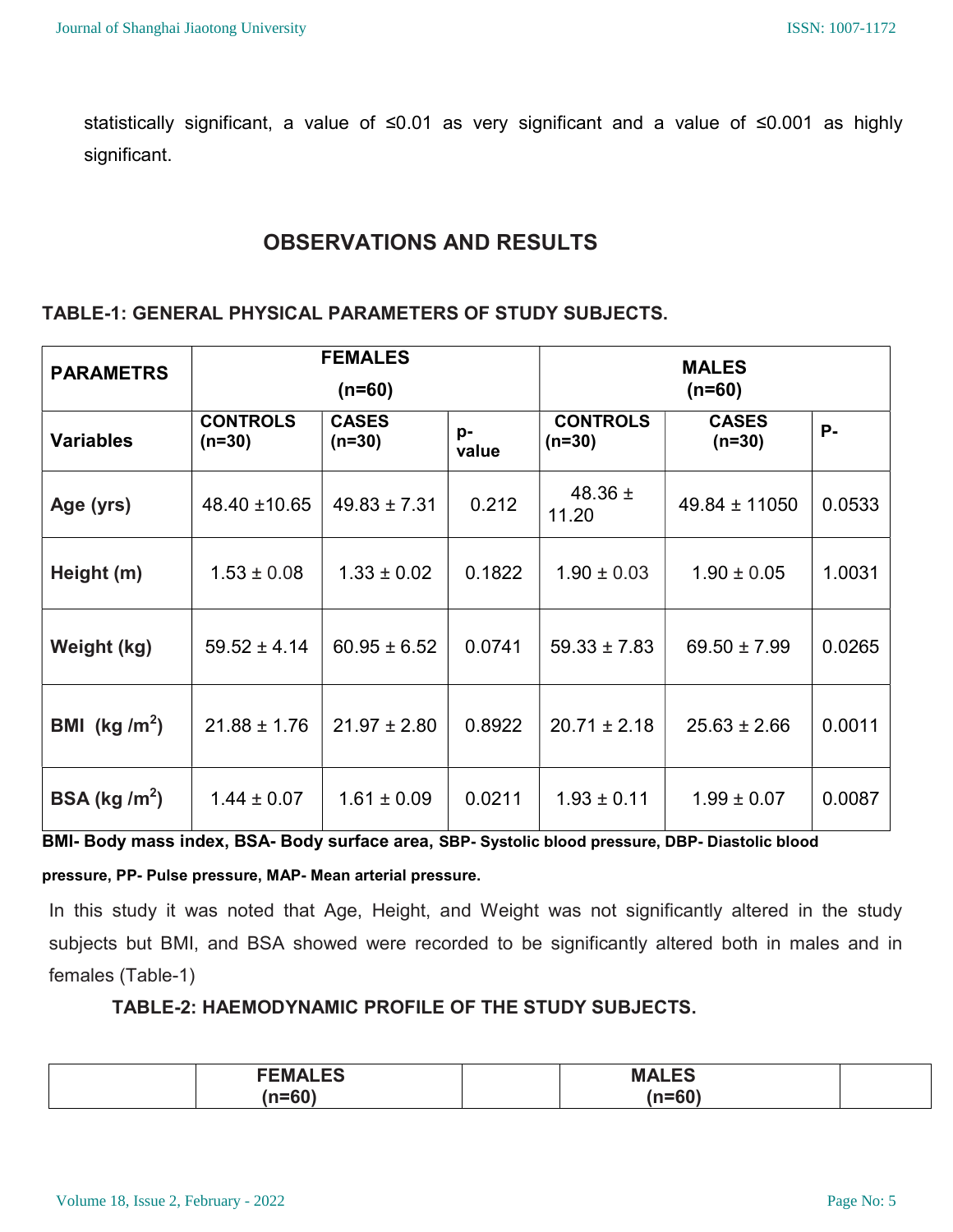| <b>PARAMETER</b>           | <b>CONTROLS</b><br>$(n=30)$ | <b>CASES</b><br>$(n=30)$ | P-value | <b>CONTROLS</b><br>$(n=30)$ | <b>CASES</b><br>$(n=30)$ | P- value |
|----------------------------|-----------------------------|--------------------------|---------|-----------------------------|--------------------------|----------|
| <b>SBP</b><br>(mmHg)       | $132.50 \pm 8.22$           | $144.66 \pm 8.84$        | 0.0001  | $127.73 \pm 7.79$           | $147.87 \pm 13.13$       | 0.0001   |
| <b>DBP</b><br>(mmHg)       | $73.80 \pm 6.99$            | $98.16 \pm 9.97$         | 0.0003  | $77.46 \pm 6.99$            | $99.95 \pm 7.45$         | 0.0001   |
| <b>PP</b><br>(mm Hg)       | $48.70 \pm 6.98$            | $51.50 \pm 9.13$         | 0.3472  | $51.26 \pm 7.74$            | $55.91 \pm 11.01$        | 0.0831   |
| <b>MAP</b><br>(mmHg)       | $89.70 \pm 7.71$            | $110.66 \pm 9.14$        | 0.0001  | $99.22 \pm 5.98$            | $119.92 \pm 8.16$        | 0.0001   |
| <b>Heart rate</b><br>/min) | $81.42 \pm 5.90$            | $87.41 \pm 5.77$         | 0.0411  | $87.30 \pm 6.47$            | $89.69 \pm 4.99$         | 0.2201   |

SBP-Systolic Blood Pressure , DBP-Diastolic blood pressure, PP-Pulse pressure, MAP-Mean arterial Pressure, HR-Heart rate.

Other parameters like SBP, DBP, MAP were significantly raised in prehypertensive cases and therefore they reflected about characteristic impact on the LV structure and function also they indicated of hyperdynamic circulation as a result of sympathetic overstimulation. (Table-2)

## TABLE-3: LV STRUCTURAL AND FUNCTIONAL PARAMETERS IN THE STUDY POPULATION.

|                  |                             | <b>FEMALES</b>           |         | <b>MALES</b>                |                          |         |
|------------------|-----------------------------|--------------------------|---------|-----------------------------|--------------------------|---------|
| <b>PARAMETER</b> | <b>CONTROLS</b><br>$(n=30)$ | <b>CASES</b><br>$(n=30)$ | p-value | <b>CONTROLS</b><br>$(n=30)$ | <b>CASES</b><br>$(n=30)$ | P-value |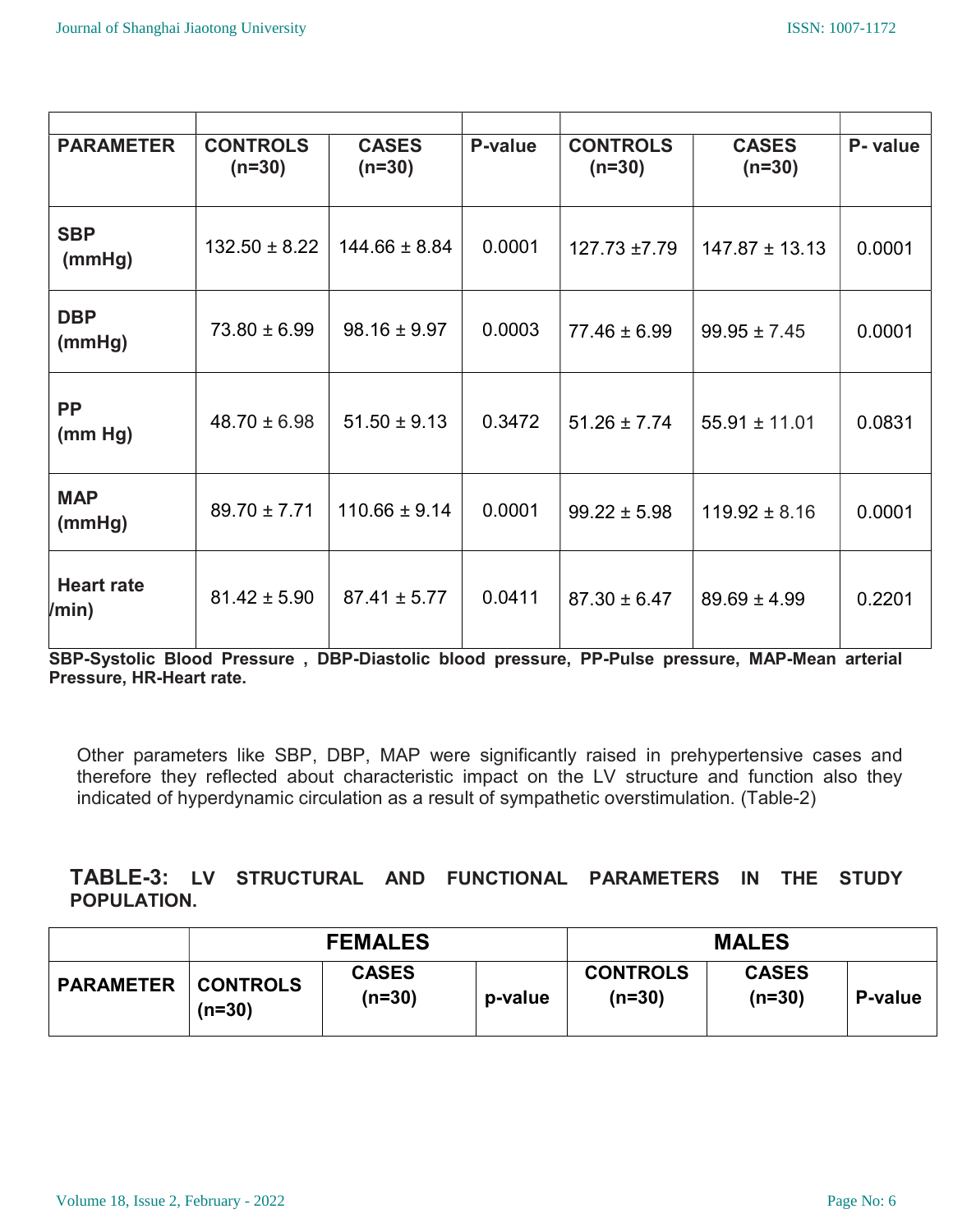| $46.19 \pm 1.88$      | 0.3445 |
|-----------------------|--------|
|                       |        |
| $28.26 \pm 2.30$      | 0.5643 |
| $6.26 \pm 2.98$       | 0.0001 |
| $14.47 \pm 2.30$      | 0.0001 |
| $234.41 \pm$<br>19.08 | 0.0001 |
| $53.54 \pm 17.55$     | 0.0001 |
| $0.58 \pm 0.07$       | 0.0001 |
|                       |        |

LVIDd- Left ventricular internal dimension in diastole, LVIDs- Left ventricular internal dimension in systole, PWT- Posterior wall thickness, IVST- Interventricular septal thickness, LVM- Left ventricular mass, LVMI- Left ventricular mass index index, RWT- Relative wall thickness.

Echocardiographic parameters like LVIDD, LVIDS were not significantly alterd in both the males and females. But PWT, IVST, LVM, LVMI, RWT were severely and significantly affected procuring left ventricular hypertrophy (Table-3).

## TABLE-4: FUNCTIONAL ECHOCARDIOGRAPHIC PARAMETERS OF LEFT VENTRICLE.

|                 | <b>FEMALES</b><br>(n=60)    |                        |                | <b>MALES</b><br>(n=60)      |                        |                |
|-----------------|-----------------------------|------------------------|----------------|-----------------------------|------------------------|----------------|
| <b>VARIABLE</b> | <b>CONTROLS</b><br>$(n=30)$ | <b>CASES</b><br>(n=30) | <b>P-VALUE</b> | <b>CONTROLS</b><br>$(n=30)$ | <b>CASES</b><br>(n 30) | <b>P-VALUE</b> |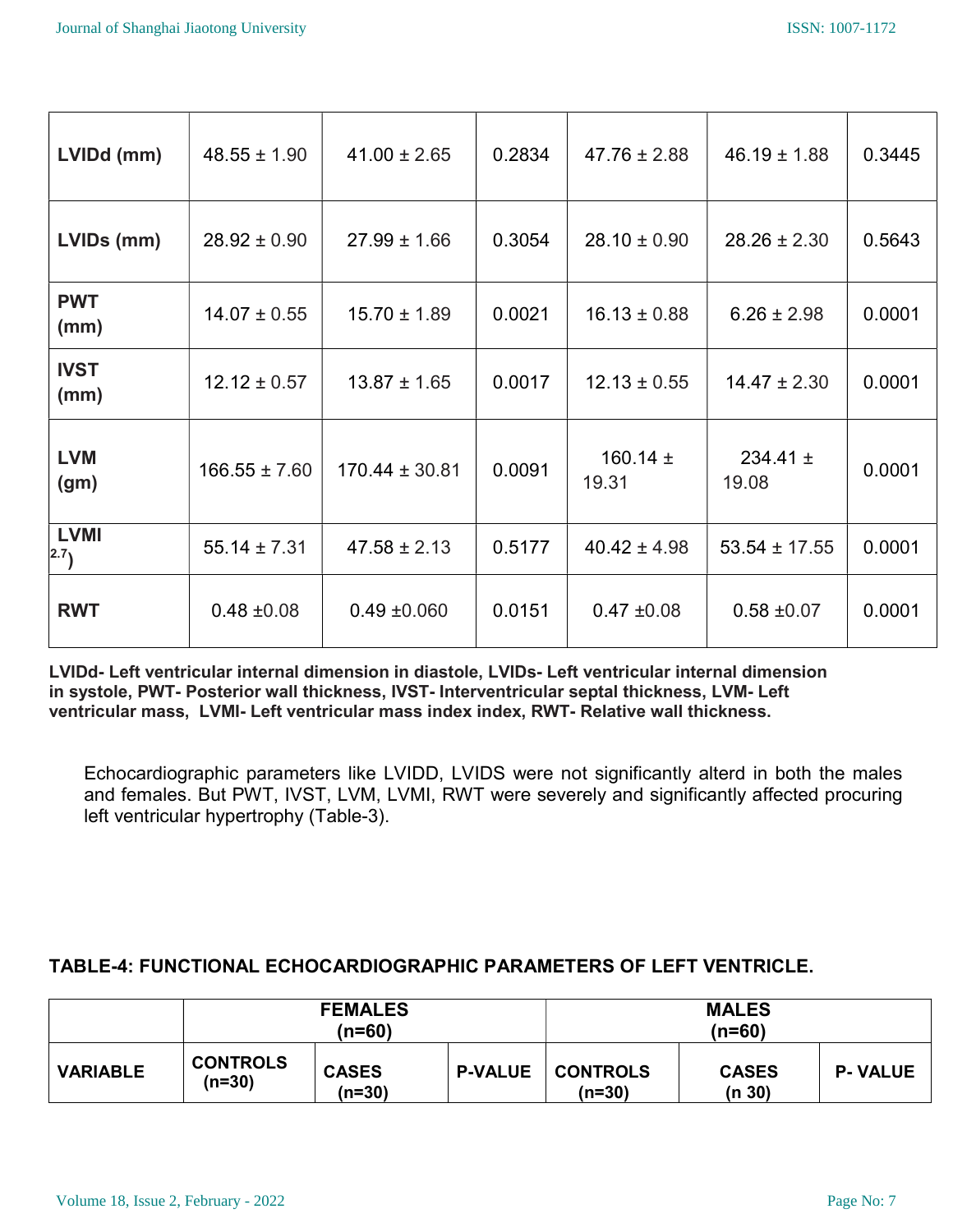| SV (ml)                          | $78.21 \pm 6.62$ | $71.79 \pm 11.93$ | 0.3051 | $77.44 \pm 10.10$ | $78.47 \pm 8.50$ | 0.3523 |
|----------------------------------|------------------|-------------------|--------|-------------------|------------------|--------|
| CO<br>L/min)                     | $7.11 \pm 0.78$  | $7.12 \pm 1.04$   | 0.9623 | $7.34 \pm 0.88$   | $6.65 \pm 0.80$  | 0.1612 |
| <b>CI</b><br>(L/m <sup>2</sup> ) | $4.72 \pm 0.55$  | $4.61 \pm 0.69$   | 0.4645 | $3.77 \pm 0.58$   | $3.77 \pm 0.56$  | 0.7578 |
| EF%                              | $77.17 \pm 8.34$ | $70.18 \pm 12.45$ | 0.2998 | $76.46 \pm 11.02$ | 77.22 ±11.79     | 0.3398 |
| FS%                              | $0.48 \pm 0.01$  | $0.47 \pm 0.01$   | 1.0032 | $0.46 \pm 0.20$   | $0.44 \pm 0.02$  | 1.0021 |
| <b>ESS</b><br>s/cm <sup>2</sup>  | $1.00 \pm 0.17$  | $1.33 \pm 0.12$   | 0.0023 | $1.22 \pm 0.07$   | $1.06 \pm 0.10$  | 0.7134 |
| <b>EISS</b><br>$s/cm^{2)}$       | $0.66 \pm 0.06$  | $0.80 \pm 0.11$   | 0.0001 | $0.66 \pm 0.03$   | $0.70 \pm 0.07$  | 0.1054 |

SV-Stroke volume, CO- Cardiac output, CI- Cardiac index, EF- Ejection fraction, FS- Fractional fibre shortening, ESS- End systolic stress, EISS-End isovolumetric systolic stress.

The haemodynamic parameters like CO, CI, EF%, FFS%, ESS, and EISS were not severely hampered in the study subjects as observed in the study but there are likely chances that in long standing cases the systolic function may be affected widely.

## CALCULATIONS

Stroke volume  $(SV) = (LVIDd)^3 - (LVIDs)^3$ , Cardiac output  $(CO) = SV \times HR$ , Cardiac Index  $(Cl) = CO /$ BSA, LVMI (indexed to BSA) = LVM/ BSA, LVMI (indexed to Height) = LVM/Ht (m), Ejection fraction (EF %) = (LVIDd)<sup>3</sup> – (LVIDs)<sup>3</sup> × 100 / (LVIDd)<sup>3</sup> , Fractional shortening (FFS%) = (LVIDd – LVIDs) × 100 / LVIDd, Total peripheral resistance (TPR) = (MBP × 80 /CO), Left ventricular mass (LVM) = 0.8 [1.04 (IVS+ LVIDd+ PWT)<sup>3</sup> - (LVIDd)<sup>3</sup> +0.6, Body surface area (BSA) = [(Ht (cm) × Wt (Kg) /3600]<sup>1/2</sup>, Body mass index (BMI) = Wt (kg) /Ht (m)<sup>2</sup>, Relative wall thickness (RWT) = 2 × PWT /LVIDs, End systolic stress (ESS) =0.334 X SBP X LVIDs /PWTX (1+PWT/ LVIDs), End isovolumetric systolic stress (EISS) =0.334 X DBP X LVIDs /PWT X (1+PWT /LVIDs)

LV geometry was configured by LVMI/RWT. In Indian males and females remodeling as -118/0.50 and 107/0.47 resp. Normal geometry in males and females as -118/0.50 and 107/0.47 resp. Concentric remodeling in males and females as 118/ >0.50 and 107/ >0.47 resp. Eccentric hypertrophy in males and females as >118/ 0.50 and >107/ 0.47 resp., an Concentric hypertrophy in males and females as >118/ >0.50 and >107/ >0.47) (36,37).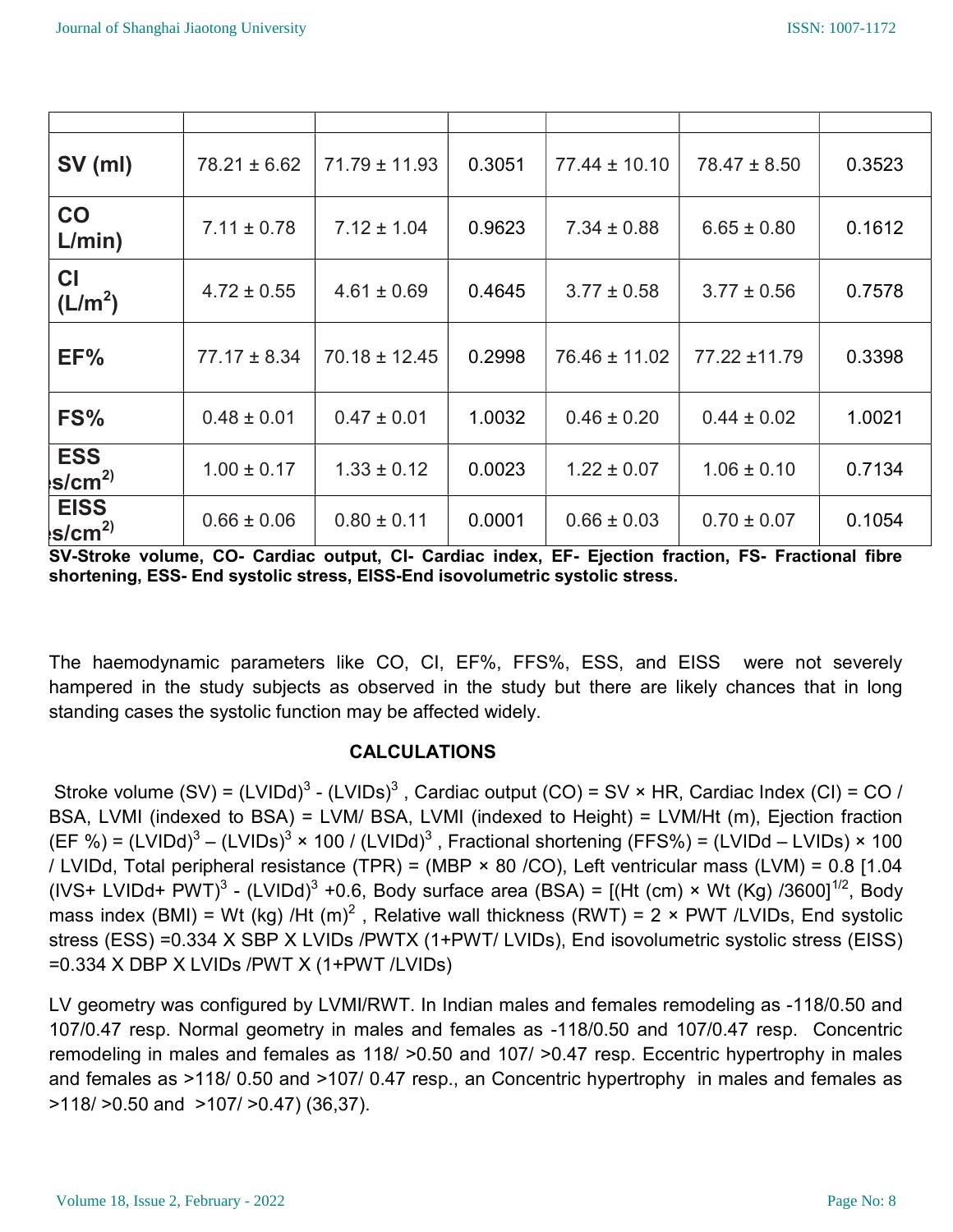| <b>PARAMETERS</b>                   |                          | <b>MALES</b><br>$(n=60)$    |                          | <b>FEMALES</b><br>$(n=60)$  |
|-------------------------------------|--------------------------|-----------------------------|--------------------------|-----------------------------|
|                                     | <b>CASES</b><br>$(n=30)$ | <b>CONTROLS</b><br>$(n=30)$ | <b>CASES</b><br>$(n=30)$ | <b>CONTROLS</b><br>$(n=30)$ |
| <b>NORMAL GEOMETRY</b>              | 10                       | 25                          | 15                       | 27                          |
| <b>CONCENTRIC</b><br><b>DELING</b>  | 10                       | 03                          | 08                       | 01                          |
| <b>ECCENTRIC</b><br><b>ITROPHY</b>  | 05                       | 01                          | 04                       | 01                          |
| <b>CONCENTRIC</b><br><b>ITROPHY</b> | 05                       | 01                          | 03                       | 0 <sub>1</sub>              |

## TABLE 5: DISTRIBUTION OF LV GEOMETRICAL PATTERNS IN CONTROLS AND CASES.

Left ventricular hypertrophy procured in both the groups and both the sexes were observed that in females the cases had better outcome than males where females had less number of concentric and eccentric hypertrophy. On the other hand females also had better outcome in terms of normal geometry cases the number was more.

## **DISCUSSION**

Raised blood pressure and Hyperdynamic circulation hypertension remains a challenging task in early identification and detection because most of the patient are asymptomatic. Therefore our cause of concern remains to detect the sustained increased arterial blood pressure in early times through various modalities of investigation chiefly echocardiography. Early remodeling changes in LV which can be procured in the form of left ventricular hypertrophy. Various causes have been implicated in the procurement of LVH but the present study revealed a great role of hyperdynamic circulation, and sympathetic overstimulation. But the other factors like, diabetes mellitus,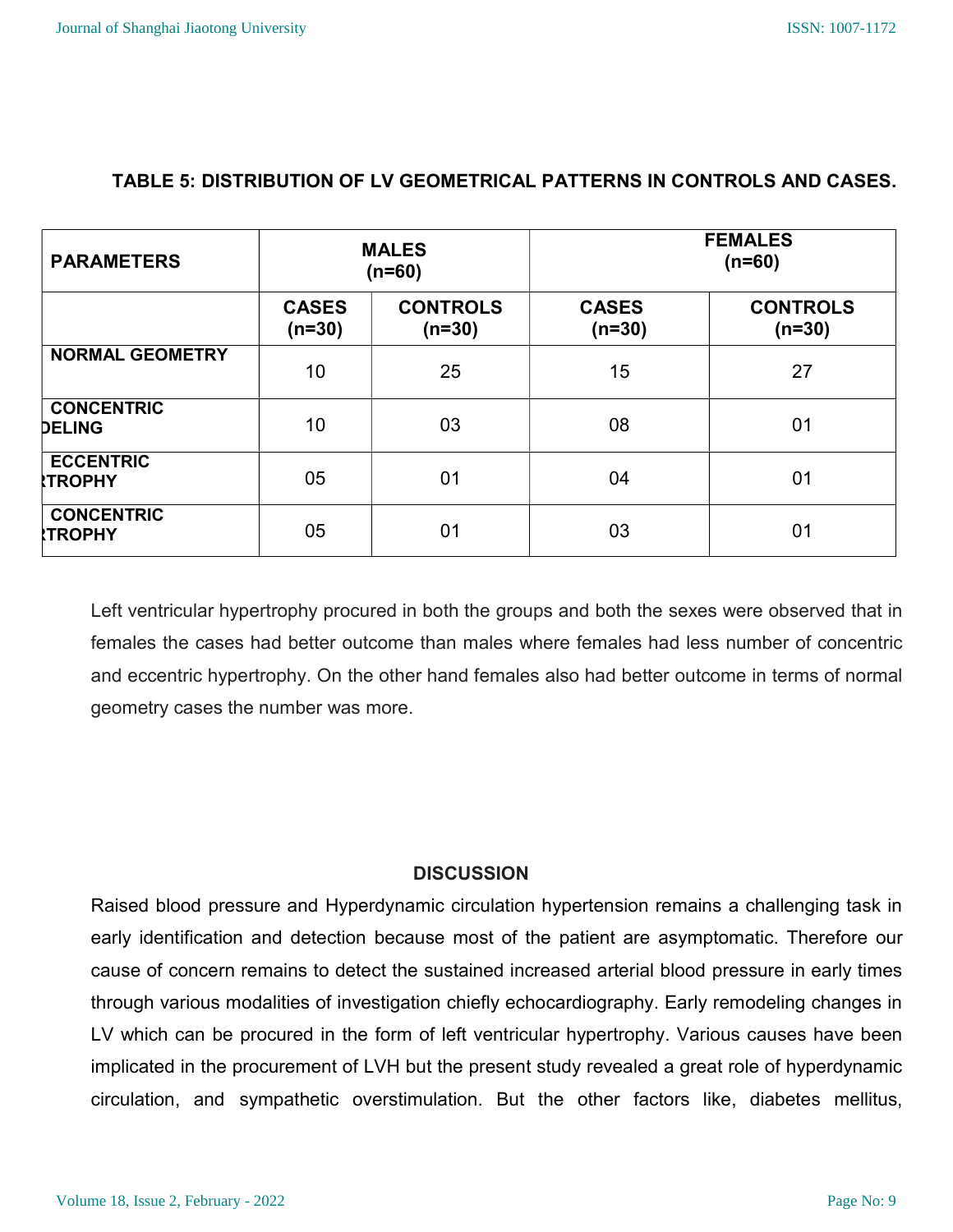#### ISSN: 1007-1172

hyperthyroidism, sedentary lifestyle, obesity and dietary changes chronic stress are also implicated in the causation of increased peripheral resistance as a result of vascular smooth muscle constriction and raised blood pressure. Metabolic syndrome and obesity are widely prevalent in todays times giving rise to increased blood pressure (28).

Hypertension is one of the major attributable and modifiable risk factor for the procurement of coronary heart disease (CAD), and congestive heart failure (CHF). This study revealed about the functional and structural outcomes as a result of sustained elevated blood pressure (29,30,31).

Present study also denoted that Echocardiographic LV structural parameters LVIDd, LVIDs, were not significantly increased but slightly altered because it may be dependent on the duration of the illness and prevailing compensatory mechanisms operating. The other parameters like IVST, PWT, RWT, LVM, LVMI were noted to be highly significant because the compensatory changes have occurred leading to such remodeling responses as a result of raised blood pressure implicating myocardial fibre lenghthening. Changes are also observed in the LVM, LVMI, RWT which demonstrates a strong correlation with the elevated blood pressure which was observed by several studies in the past (32) (Table2).

Increase in the arterial blood pressure leads to myocyte hypertrophy and the impact is more on the left side of the heart as compared to the right side preferably in the LV. Such findings indicated that the LV dynamics and geometry consequently caused the diminution of LV contractile performance along with hypertrophy (33) and thereby hinting for higher CVS morbidity and mortality in future (31). ESS, EISS and TPR changes also observed to be altered in hyperdynamic circulation which are the indicators of diastolic performance increased in females and were highly significant (p<0.001). But in males, only TPR was significantly increased (p<0.001) as a result of hyperdynamic circulation and increased afterload,

LVM was highly significant (p <0.001) in post menopausal age groups It may be due to the post menopausal changes leading to decrease in the estrogen hormone level and subsequent elevation of blood pressure and increase in BMI.

Concentric hypertrophy has been suggested to be associated with a higher risk of adverse cardiovascular events (34). This pattern of remodeling ultimately progresses to left ventricular dilatation and failure in hypertensives (35). The possible factors which are involved in this structural change are increased BP, increased renin-angiotensin-aldosterone and increased adrenergic activation in subjects who have higher BMI (31). In addition, increased left ventricular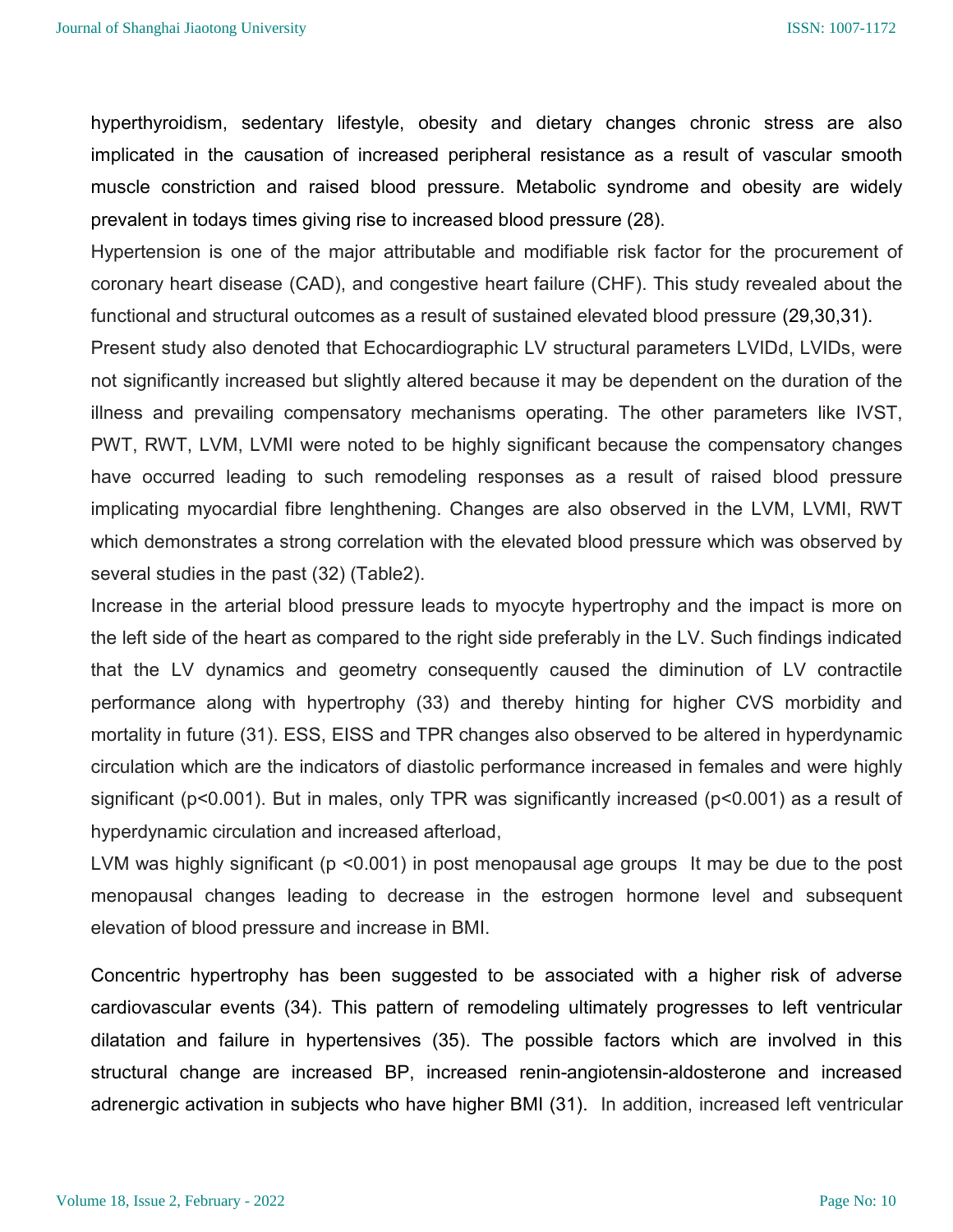filling due to volume or elevated venous return is responsible for increase in stroke volume and maintain the normal systolic function

These adaptation in the left ventricle will lead to variety of changes which includes geometrical reorientation in different planes producing concentric remodeling, concentric hypertrophy and eccentric hypertrophy.

#### **CONCLUSION**

Although there are several alterations in the LV geometry and function in hypertension but remember that these changes are revertible changes which can be curtailed by some premonitory steps. These steps could be early detection, prevention and management of LVH by means of echocardiography and which could substantially decrease the morbidity and mortality relating to the early heart failure.

## **REFERENCES**

- 1. Buckaleu V, Gruber K. Natriuretic hormone. Annu Rev Physiol.1984; 46:343-358.
- 2. Chockalingham, A. Recommendations of the Canadian consensus conference on nonpharmacological approaches to the management of highblood pressure, Mar21-23,1989, Halifax, Nova Scotia. Can Med Assoc.J. 1990; 142:1397-1409.
- 3. Strasser, T. Non-pharmacological treatment. J.Hum.Hypertens.1990; 4 (supplement 1):39-42.
- 4. Fodor, J.G. and A. Chockalingham. The Canadian consensus report on non-Pharmacological approached to the management of high blood pressure. Clin Exp Hypertens. 1990; A 12(5):729- 743.
- 5. World Health Organization, Arterial hypertension. Report of a WHO expert committee. World Health Organization Technical Report Series No.628. 1978; 1-61.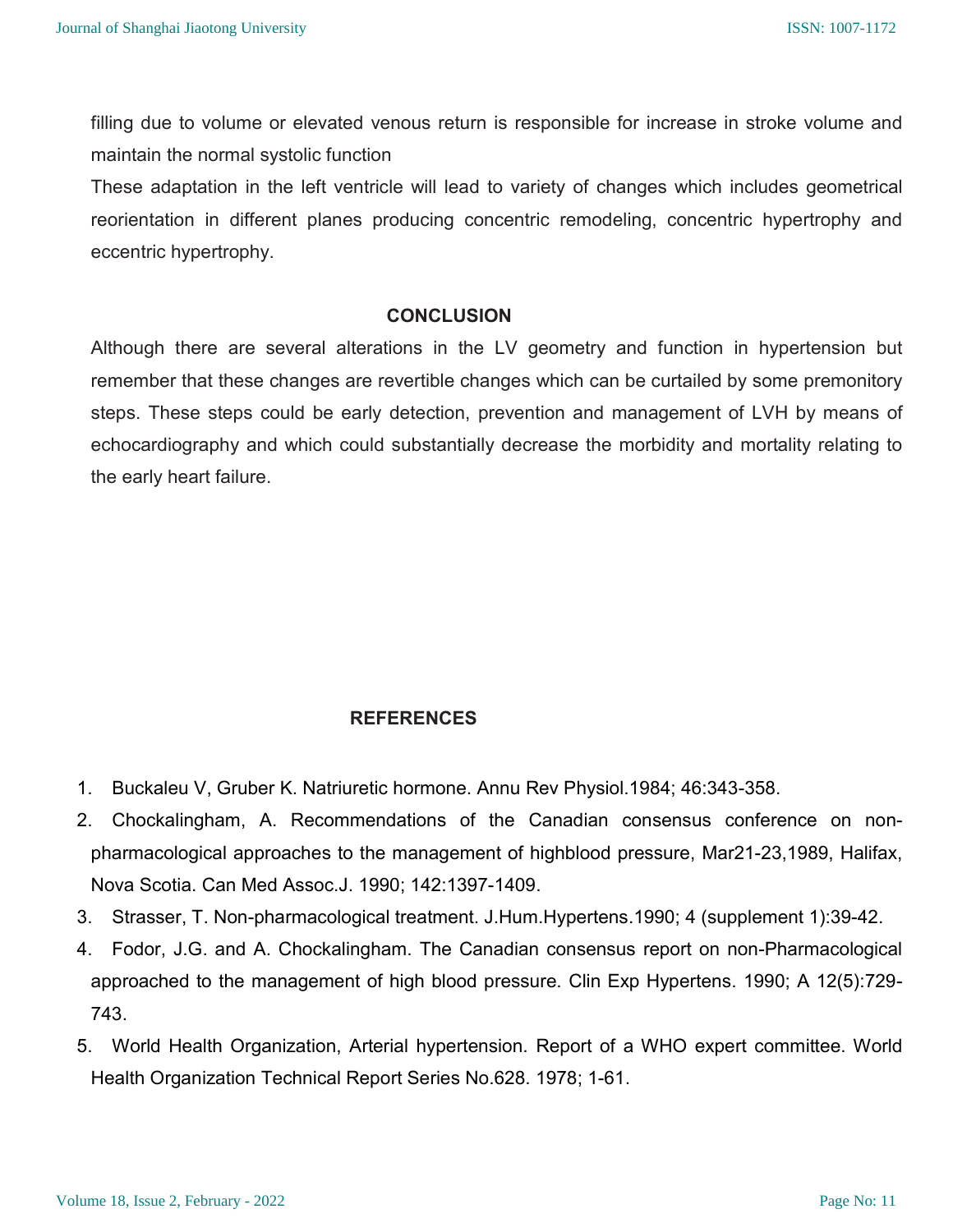- 6. Horan, M. and C. Lenfant. Epidemiology of blood pressure and predictors of hypertension. Hypertension. 1990; 15(suppl.1):20-24.
- 7. Whitcomb, B. and R. Byyny. Perspective on hypertension in the the elderly. West.J.Med.1990; 512:392- 400.
- 8. Williams L, Lowenthal D. Hypertension in the elderly. Cardiovascular Clin.1992; 22(2):49-61.
- 9. Nachtigall, L. Protecting older women from their growing risk of cardiac disease. Geriatrics.1990; 45(5):24- 34.
- 10. Sannerstedt, R. and Skinner, J. Hypertension. In: Exercise testing and exercise prescription for special cases. Philadelphia, PA: Lea and Febiger. 1987, pp.225-240.
- 11. Blumenthal, J., W. Seigel and M. Appelbaum. Failure of exercise to reduce blood pressure in patients with mild hypertension. JAMA.1990; 266(15):2098-2104.
- 12. Naugueh M.D, Middleton K.J, Kopelen et al. Doppler tissue imaging: A noninvasive technique for evaluation of left ventricular relaxation and estimation of filling pressures, Journal of the American College of Cardiology. 1997; 30(6):1527-33.
- 13. Sung JK, Kim JY. Obesity and Preclinical Changes of Cardiac Geometry and Function. Korean Circ J. 2010;40: 55-61
- 14. Egan, B. and R. Schmouder. The importance of hemodynamic considerations in essential hypertension. Am Heart J. 1988;116:594-599.
- 15. Skelton TN, Andrew ME, Arnett DK, et al. Echocardiographic left ventricular mass in African-Americans: the Jackson cohort of the Atherosclerosis Risk in Communities Study. Echocardiography. 2003; 20: 111-20.
- 16. Devereux RB, Roman MJ, Paranicas M, et al. Impact of diabetes on cardiac structure and function: the strong heart study. Circulation. 2000; 101: 2271-76.
- 17. Lund-Johansen, P. The hemodynamics of the aging cardiovascular system. J.Cardiovasc.Pharmacol.1988; 12(suppl.8):S20-S30.
- 18. E. Braunwald. Heart disease. A textbook of cardiovascular medicine .W.B. Saunders Co.1992. pp. 857.
- 19. Manolio TA, Levy D. Relation of alcohol intake to left ventricular mass: The Framingham Study. J Am Coll Cardiol. 1991; 17:717-21.
- 20. Ilercil A, Devereux RB, Roman MJ, et al. Relationship of impaired glucose tolerance to left ventricular structure and function: The Strong Heart Study. Am Heart J. 2001; 141: 992-8.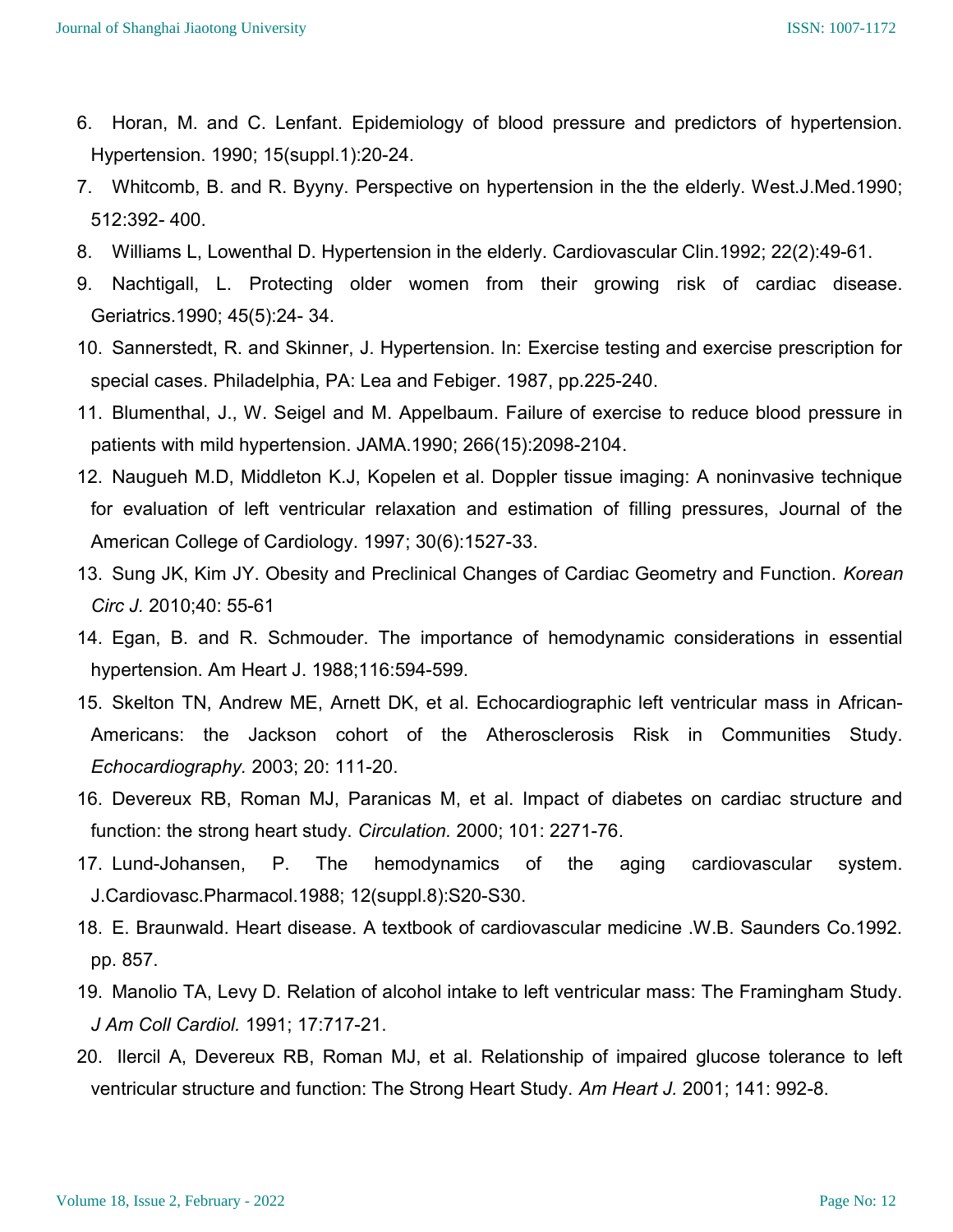- 21. Ilercil A, Devereux RB, Roman MJ, et al. Associations of insulin levels with left ventricular structure and function in American Indians: the strong heart study. Diabetes. 2002; 51: 1543-47.
- 22. Bella JN, Devereux RB, Roman MJ, et al. Relations of left ventricular mass to fat free and adipose body mass: the strong heart study. The Strong Heart Study Investigators. Circulation. 1998;98: 2538-44
- 23. Lips DJ, deWindt LJ, van Kraaij DJ, Doevendans PA. Molecular determinants of myocardial hypertrophy and failure: alternative pathways for beneficial and maladaptive hypertrophy. Eur Heart J. 2003;24: 883-96.
- 24. Vakili B, Okin P, Devereux RB. Prognostic implications of left ventricular hypertrophy. Am Heart J. 2001:141;334-341.
- 25. Silangei LK, Maro VP, Diefenthal H, et al. Assessment of left ventricular geometrical patterns and function among hypertensive patients at a tertiary hospital, Northern Tanzania. BMC Cardiovascular Disorders. 2012; 12:109
- 26. Sahan D. J, De Maria A, Kisslo J, Weyman A. Recommendations regarding quantitatation in Mmode echocardiography:results of a survey of echocardiographic measurements. Circulation 1978;58:1072-1083.
- 27. Zoccali C, Benedetto FA, Mallamaci F, et al. Prognostic impact of the indexation of left ventricular mass in patients undergoing dialysis. J Am Soc Nephrol. 2001; 12:2768-74.
- 28. Misra A, Misra R, Wijesuriya M, Banerjee D. The metabolic syndrome in South Asians: Continuing escalation and possible solutions. Indian J Med Res. 2007;125: 345-54
- 29. Chiang BN, Perlman LV, Epstein FH. Overweight and hypertension: A review. Circulation. 1969; 39(3):403-21
- 30. Staessen J, Fagard R, Amery A. The relationship between body weight and blood pressure. Journal of Human Hypertension. 1988; 2: 207-17
- 31. Kathrotia R. et al. Impact of different grades of body mass index on left ventricular structure and function. Indian J Physiol Pharmacol 1010;54(2):149-156.
- 32. Grandi AM, Zanzi P, Piantanida E, et al. Obesity and left ventricular diastolic function: noninvasive study in normotensives and newly diagnosed never-treated hypertensives. International Journal of Obesity. 2000; 24:954-58
- 33. Pandey AK, Das A, Kumar A, Babu M, Bhawan G, Himabindu. Myocardial performance in asymptomatic essential hypertension. Indian J Physiol and Pharmacol. 2011; 55 (2); 110- 18.